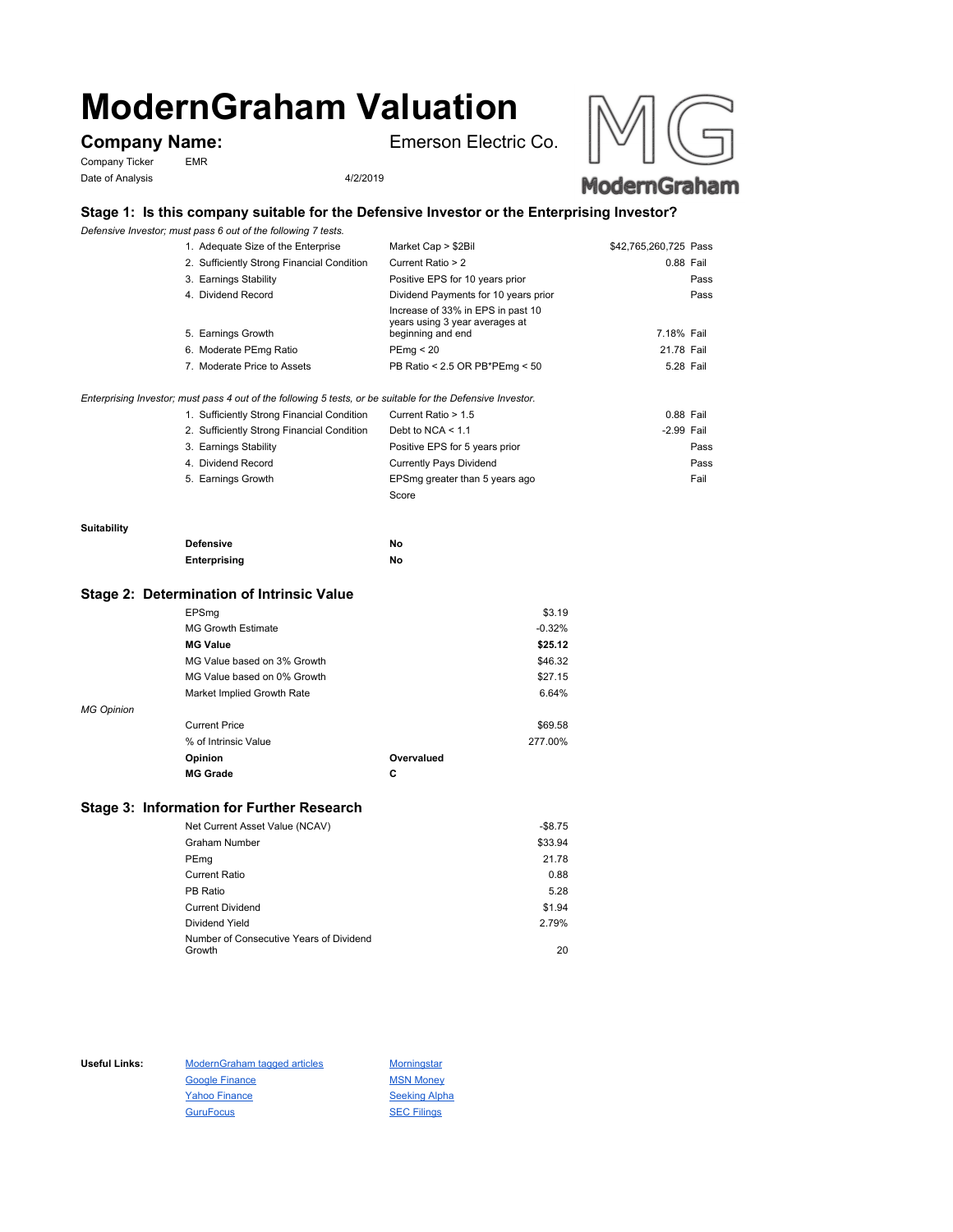| <b>EPS History</b> |        | <b>EPSmg History</b>                 |                  |
|--------------------|--------|--------------------------------------|------------------|
| Next Fiscal Year   |        |                                      |                  |
| Estimate           |        | \$3.60 Next Fiscal Year Estimate     | \$3.19           |
| Sep2018            | \$3.46 | Sep2018                              | \$3.02           |
| Sep2017            | \$2.35 | Sep2017                              | \$2.84           |
| Sep2016            | \$2.52 | Sep2016                              | \$3.06           |
| Sep2015            | \$3.99 | Sep2015                              | \$3.26           |
| Sep2014            | \$3.03 | Sep2014                              | \$2.91           |
| Sep2013            | \$2.76 | Sep2013                              | \$2.82           |
| Sep2012            | \$2.67 | Sep2012                              | \$2.84           |
| Sep2011            | \$3.27 | Sep2011                              | \$2.89           |
| Sep2010            | \$2.84 | Sep2010                              | \$2.67           |
| Sep2009            | \$2.27 | Sep2009                              | \$2.52           |
| Sep2008            | \$3.06 | Sep2008                              | \$2.50           |
| Sep2007            | \$2.66 | Sep2007                              | \$2.11           |
| Sep2006            | \$2.24 | Sep2006                              | \$1.68           |
| Sep2005            | \$1.70 | Sep2005                              | \$1.32           |
| Sep2004            | \$1.49 | Sep2004                              | \$1.14           |
| Sep2003            | \$1.30 | Sep2003                              | \$1.03           |
| Sep2002            |        | \$0.15 Balance Sheet Information     | 12/1/2018        |
| Sep2001            |        | \$1.20 Total Current Assets          | \$6,658,000,000  |
| Sep2000            |        | \$1.65 Total Current Liabilities     | \$7,540,000,000  |
| Sep1999            |        | \$1.50 Long-Term Debt                | \$2,641,000,000  |
|                    |        | <b>Total Assets</b>                  | \$20,429,000,000 |
|                    |        | Intangible Assets                    | \$9,182,000,000  |
|                    |        | <b>Total Liabilities</b>             | \$12,153,000,000 |
|                    |        | Shares Outstanding (Diluted Average) | 627,800,000      |